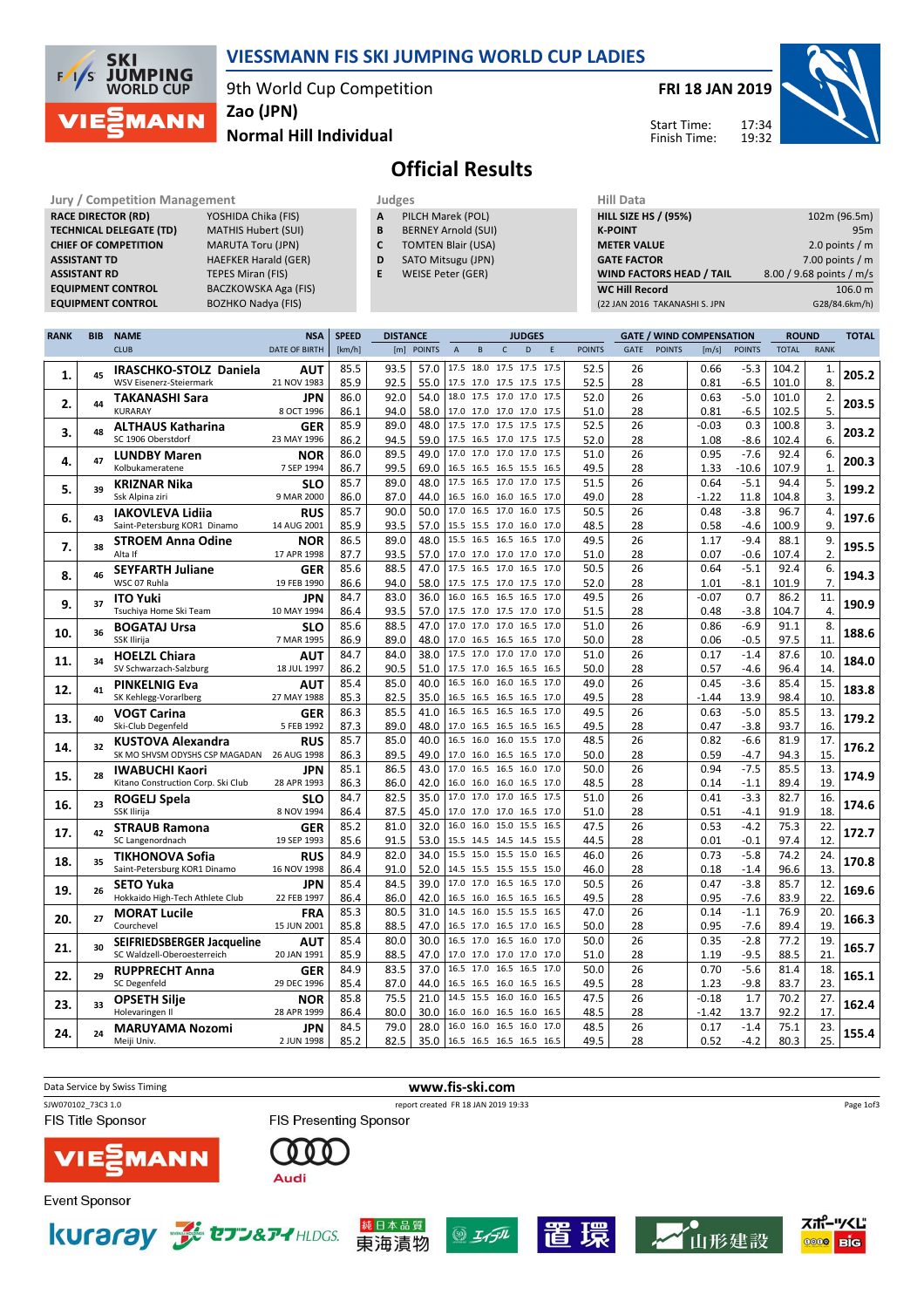VIESSMANN FIS SKI JUMPING WORLD CUP LADIES

9th World Cup Competition

**SKI JUMPING**<br>WORLD CUP  $F/1/S$ **MANN** 

Zao (JPN)

FRI 18 JAN 2019

Start Time: Finish Time:



## Normal Hill Individual

Official Results

| <b>RANK</b> | <b>BIB</b> | <b>NAME</b>                  | <b>NSA</b>           | <b>SPEED</b> | <b>DISTANCE</b> |                                 |  |                          | <b>JUDGES</b> |    |                          |               |             | <b>GATE / WIND COMPENSATION</b> |                       |               | <b>ROUND</b> |             | <b>TOTAL</b> |
|-------------|------------|------------------------------|----------------------|--------------|-----------------|---------------------------------|--|--------------------------|---------------|----|--------------------------|---------------|-------------|---------------------------------|-----------------------|---------------|--------------|-------------|--------------|
|             |            | <b>CLUB</b>                  | <b>DATE OF BIRTH</b> | [km/h]       |                 | [m] POINTS                      |  | R                        |               | D. |                          | <b>POINTS</b> | <b>GATE</b> | <b>POINTS</b>                   | $\lfloor m/s \rfloor$ | <b>POINTS</b> | <b>TOTAL</b> | <b>RANK</b> |              |
| 25.         |            | <b>LEMARE Lea</b>            | <b>FRA</b>           | 85.6         | 78.5            | 27.0                            |  |                          |               |    | 16.0 17.0 16.0 16.0 16.5 | 48.5          | 26          |                                 | 0.63                  | $-5.0$        | 70.5         | 25.         | 151.7        |
|             |            | Courchevel                   | 21 JUN 1996          | 86.1         | 83.0            | 36.0                            |  | 16.5 17.0 16.5 17.0 16.5 |               |    |                          | 50.0          | 28          |                                 | 0.60                  | $-4.8$        | 81.2         | 24.         |              |
| 26.         |            | LI Xueyao                    | <b>CHN</b>           | 84.9         | 81.5            | 33.0                            |  |                          |               |    | 16.0 16.5 16.0 15.0 16.5 | 48.5          | 26          |                                 | 1.40                  | $-11.2$       | 70.3         | 26.         | 149.8        |
|             |            | Chinese Ski Association      | 11 APR 1995          | 85.6         | 82.0            | 34.0                            |  |                          |               |    | 16.0 16.5 16.0 16.0 16.5 | 48.5          | 28          |                                 | 0.38                  | $-3.0$        | 79.5         | 26.         |              |
| 27.         |            | <b>KYKKAENEN Julia</b>       | <b>FIN</b>           | 84.6         | 81.0            | 32.0                            |  |                          |               |    | 17.0 17.5 17.0 16.5 17.5 | 51.5          | 26          |                                 | 1.00                  | $-8.0$        | 75.5         | 21.         | 148.7        |
|             |            | <b>KL SkiJumping Team</b>    | 17 APR 1994          | 84.5         | 78.5            | 27.0 16.0 16.5 16.5 16.5 17.0   |  |                          |               |    |                          | 49.5          | 28          |                                 | 0.41                  | $-3.3$        | 73.2         | 28.         |              |
| 28.         | 13         | <b>SHIGENO Misaki</b>        | <b>JPN</b>           | 84.9         | 77.5            | 25.0   16.5 17.0 16.5 16.0 17.0 |  |                          |               |    |                          | 50.0          | 26          |                                 | 0.72                  | $-5.8$        | 69.2         | 28.         | 143.5        |
|             |            | CHINTAI Ski Club             | 5 NOV 1986           | 85.8         | 80.0            | 30.0                            |  |                          |               |    | 17.0 17.0 16.5 16.5 16.5 | 50.0          | 28          |                                 | 0.71                  | $-5.7$        | 74.3         | 27.         |              |
| 29.         | 11         | <b>BARANTCEVA Aleksandra</b> | <b>RUS</b>           | 85.5         | 75.0            | 20.0                            |  |                          |               |    | 16.0 16.5 16.0 15.5 16.5 | 48.5          | 26          |                                 | $-0.02$               | 0.2           | 68.7         | 30.         | 138.0        |
|             |            | <b>MO TSOVS Kirov</b>        | 22 DEC 2001          | 85.5         | 78.0            | 26.0                            |  |                          |               |    | 16.5 16.0 16.0 16.5 16.5 | 49.0          | 28          |                                 | 0.71                  | $-5.7$        | 69.3         | 29.         |              |
| 30.         | 12         | <b>ENGLUND Nita</b>          | <b>USA</b>           | 85.1         | 77.5            | 25.0                            |  |                          |               |    | 15.0 16.5 16.0 16.0 16.5 | 48.5          | 26          |                                 | 0.57                  | -4.6          | 68.9         | 29.         | 127.8        |
|             |            | Kiwanis Ski Club             | 10 JUN 1992          | 86.3         | 71.0            | 12.0                            |  | 15.5 16.0 16.0 15.5 16.5 |               |    |                          | 47.5          | 28          |                                 | 0.07                  | $-0.6$        | 58.9         | 30.         |              |

|     |                         |                                                                        |                           |      |      |                  | not qualified for final round    |  |      |    |         |         |      |     |      |
|-----|-------------------------|------------------------------------------------------------------------|---------------------------|------|------|------------------|----------------------------------|--|------|----|---------|---------|------|-----|------|
| 31. | 31                      | <b>RUNGGALDIER Elena</b><br><b>GS FIAMMEGIALLE</b>                     | <b>ITA</b><br>10 JUL 1990 | 85.0 | 76.0 |                  | 22.0 16.0 16.5 16.0 16.0 17.0    |  | 48.5 | 26 | 0.28    | $-2.2$  | 68.3 | 31. | 68.3 |
| 32. |                         | OI Shihori<br>Waseda Unv.                                              | <b>JPN</b><br>29 JUN 1999 | 85.1 | 73.0 |                  | 16.0   15.5 16.0 15.0 15.5 16.0  |  | 47.0 | 26 | $-0.49$ | 4.7     | 67.7 | 32. | 67.7 |
| 33. | 19                      | <b>HESSLER Pauline</b><br>WSV 08 Lauscha                               | <b>GER</b><br>13 SEP 1998 | 85.6 | 76.5 | 23.0             | 16.5 16.5 16.0 16.0 16.0         |  | 48.5 | 26 | 0.54    | $-4.3$  | 67.2 | 33. | 67.2 |
| 34. | 16                      | <b>IWASA Haruka</b><br>Nihon Unv.                                      | <b>JPN</b><br>12 APR 1996 | 85.5 | 72.0 | 14.0             | 14.5 15.0 14.0 14.5 16.5         |  | 44.0 | 26 | $-0.60$ | 5.8     | 63.8 | 34. | 63.8 |
| 35. | 21                      | <b>VTIC Maja</b><br>SD Zabrdje                                         | <b>SLO</b><br>27 JAN 1988 | 85.3 | 75.5 | 21.0             | 15.5 16.0 16.0 15.5 16.5         |  | 47.5 | 26 | 0.84    | $-6.7$  | 61.8 | 35. | 61.8 |
| 36. | 14                      | <b>KABLUKOVA Ksenia</b><br><b>Sdushor Start</b>                        | <b>RUS</b><br>16 JUN 1998 | 84.8 | 75.5 |                  | 21.0   15.5 16.5 16.0 16.0 16.0  |  | 48.0 | 26 | 0.99    | $-7.9$  | 61.1 | 36. | 61.1 |
| 37. | 15                      | <b>AVOCAT GROS Oceane</b><br><b>Annemasse ASPTT</b>                    | <b>FRA</b><br>23 APR 1997 | 85.0 | 74.0 | 18.0             | 16.0 16.0 15.5 16.0 16.0         |  | 48.0 | 26 | 0.97    | $-7.8$  | 58.2 | 37. | 58.2 |
| 38. | 20                      | <b>HARALAMBIE Daniela</b><br>CS Dinamo Bucuresti-Centrul Sportiv       | <b>ROU</b><br>14 AUG 1997 | 84.9 | 74.5 |                  | 19.0 15.0 14.5 15.5 15.0 16.5    |  | 45.5 | 26 | 0.82    | $-6.6$  | 57.9 | 38. | 57.9 |
| 39. |                         | <b>LUSSI Nina</b><br>New York Ski Ed Foundation                        | <b>USA</b><br>29 MAR 1994 | 85.6 | 72.0 | 14.0             | 14.0 15.5 15.5 15.0 15.5         |  | 46.0 | 26 | 0.85    | $-6.8$  | 53.2 | 39. | 53.2 |
| 40. | $\overline{\mathbf{a}}$ | <b>MIKASE Ren</b><br><b>ITOI Co.Ltd</b>                                | <b>JPN</b><br>10 MAR 2000 | 85.5 | 68.5 |                  | 7.0   15.0 14.5 15.0 15.0 15.5   |  | 45.0 | 26 | 0.05    | $-0.4$  | 51.6 | 40. | 51.6 |
| 41. | 10                      | <b>MA Tong</b><br>Chinese Ski Association                              | <b>CHN</b><br>2 MAR 1994  | 85.0 | 77.5 | 25.0             | 14.0 12.5 13.0 13.5 14.5         |  | 40.5 | 26 | 1.77    | $-14.2$ | 51.3 | 41. | 51.3 |
| 42. | $\overline{ }$          | <b>KOBAYASHI Yuka</b><br>Chintai Ski Club                              | <b>JPN</b><br>16 MAY 1994 | 85.0 | 67.0 | 4.0              | 14.0 14.0 15.5 15.5 16.0         |  | 45.0 | 26 | $-0.22$ | 2.1     | 51.1 | 42. | 51.1 |
| 43. |                         | <b>GERAGHTY-MOATS Tara</b><br>New York Ski Ed Foundation               | <b>USA</b><br>12 APR 1993 | 85.4 | 68.0 | 6.0              | 15.0 16.0 15.5 15.0 16.0         |  | 46.5 | 26 | 1.09    | $-8.7$  | 43.8 | 43. | 43.8 |
| 44. |                         | <b>SETO Rio</b><br>Shimokawa Shogyo High School                        | <b>JPN</b><br>23 APR 2001 | 84.4 | 62.5 | $-5.0$ l         | 15.0 15.0 15.0 15.0 16.0         |  | 45.0 | 26 | $-0.16$ | 1.5     | 41.5 | 44. | 41.5 |
| 45. | 18                      | <b>BRAATEN Ingebjoerg Saglien</b><br><b>Etnedal Skilag</b>             | <b>NOR</b><br>20 SEP 1999 | 84.9 | 65.0 | 0.01             | 14.0 14.0 15.0 14.5 15.5         |  | 43.5 | 26 | 0.40    | $-3.2$  | 40.3 | 45. | 40.3 |
| 46. |                         | <b>NARITA Kaede</b><br>Kosaka City Ski Club                            | <b>JPN</b><br>12 SEP 1995 | 85.0 | 65.5 | 1.0 <sub>1</sub> | 13.5 13.5 14.0 14.0 14.0         |  | 41.5 | 26 | 0.45    | $-3.6$  | 38.9 | 46. | 38.9 |
| 47. |                         | <b>TRAMBITAS Andreea Diana</b><br>Css Brasovia                         | <b>ROU</b><br>31 MAY 2000 | 84.1 | 60.0 | $-10.0$          | 13.0 13.5 14.5 13.5 14.0         |  | 41.0 | 26 | 0.11    | $-0.9$  | 30.1 | 47. | 30.1 |
| 48. |                         | <b>SANKEY Logan</b><br>Steamboat Springs Winter Sports Clu 28 MAY 1998 | <b>USA</b>                | 84.0 | 56.0 |                  | $-18.0$ 15.0 14.0 15.0 15.0 15.5 |  | 45.0 | 26 | 0.93    | $-7.4$  | 19.6 | 48. | 19.6 |